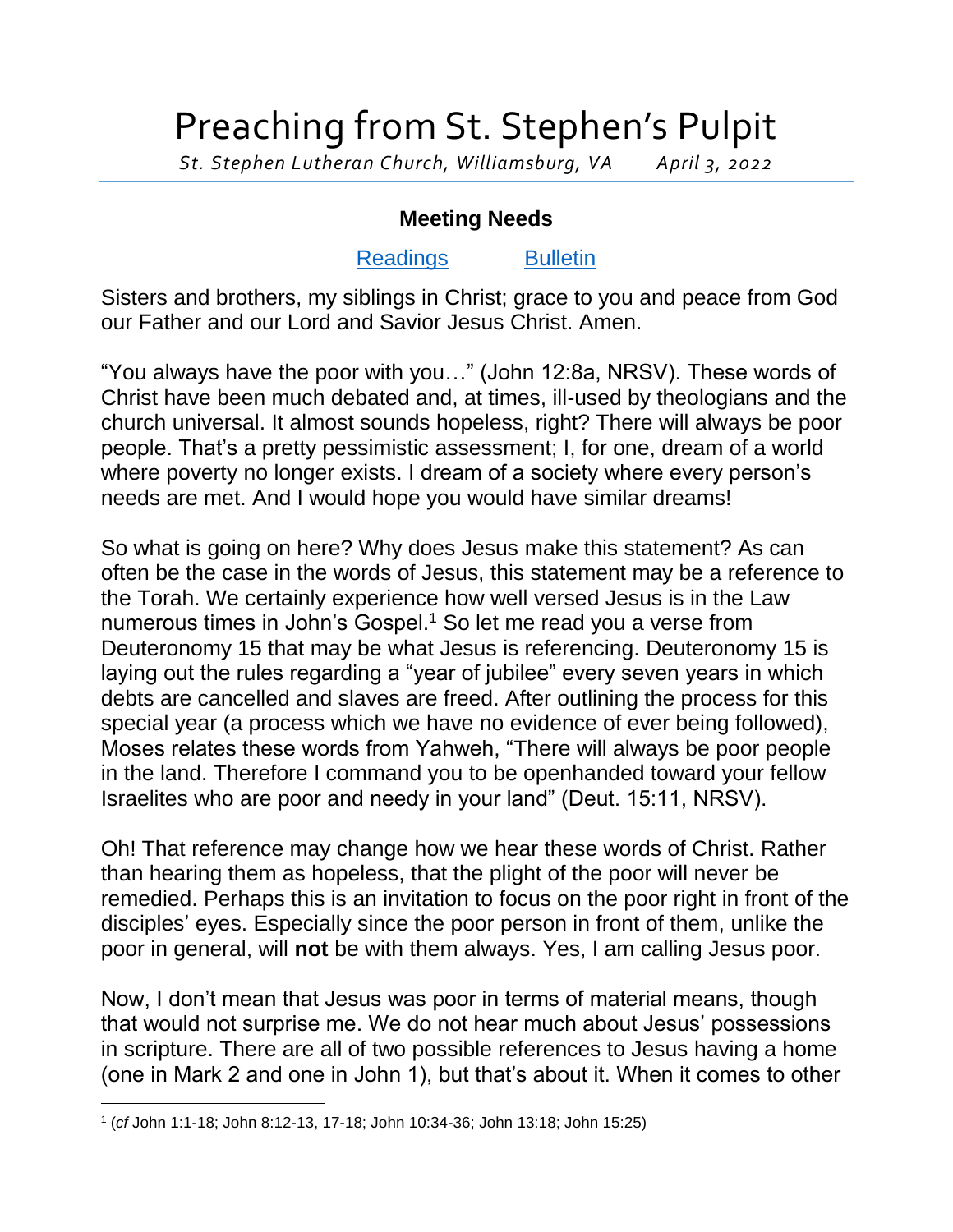material possessions…there's not much mentioned. As a matter of fact, there is a fair amount of evidence to suggest that Jesus was materially poor. Why else would Luke mention this in reference to several of his female disciples: "they provided financial support for Jesus and his disciples" (Luke 8:3c, NRSV)?

That being said, I don't believe that it is material poverty that is being addressed by Mary in our text for today. After all, there are other kinds of poverty. Which begs the question, what is poverty? That can be a difficult question to answer, but I would argue that, fundamentally, poverty is an experience of lacking some basic necessity.

So, is Jesus poor? Materially? Perhaps. But in this scene from John 12, is Jesus poor? I would argue yes, but his poverty is not material. I believe his poverty is spiritual. What is the basic need that is not being met for Jesus here in John 12? Understanding and compassion.

Think about his situation. It is six days before the Passover, the Passover that Jesus knew would mark his execution. Jesus is staying in Bethany, which is essentially a suburb of Jerusalem, where he will be abandoned and die. He is on the verge of drinking the cup that he would rather not drink. And who is his support network in the midst of all of this distress and anxiety? Clueless disciples who will abandon him when the going gets tough.

By this time in John's Gospel Jesus has told the disciples, three different times, that he will die: John 2:13-22; John 3:13-21; John 10:7-8. And what's the reaction from the disciples? Complete misunderstanding! In John 2 we read that the disciples will not understand what Jesus meant about rebuilding the Temple (of his body) until after his death and resurrection. Nicodemus will miss the point completely of Jesus' needing to be lifted up to save others like Moses' snake on a stick. His prediction in John 10 is met with derision by the crowds, some even calling him a raving lunatic.

There's not much understanding here, is there? Not much compassion either! We will watch these disciples, Jesus' supposed support network, as they repeatedly let Jesus down during his arrest, trial, torture, and execution. By their words and actions prior to this point we know that, like Nicodemus, the other disciples are trapped by their expectations of the Messiah which lead them misunderstanding and indifference.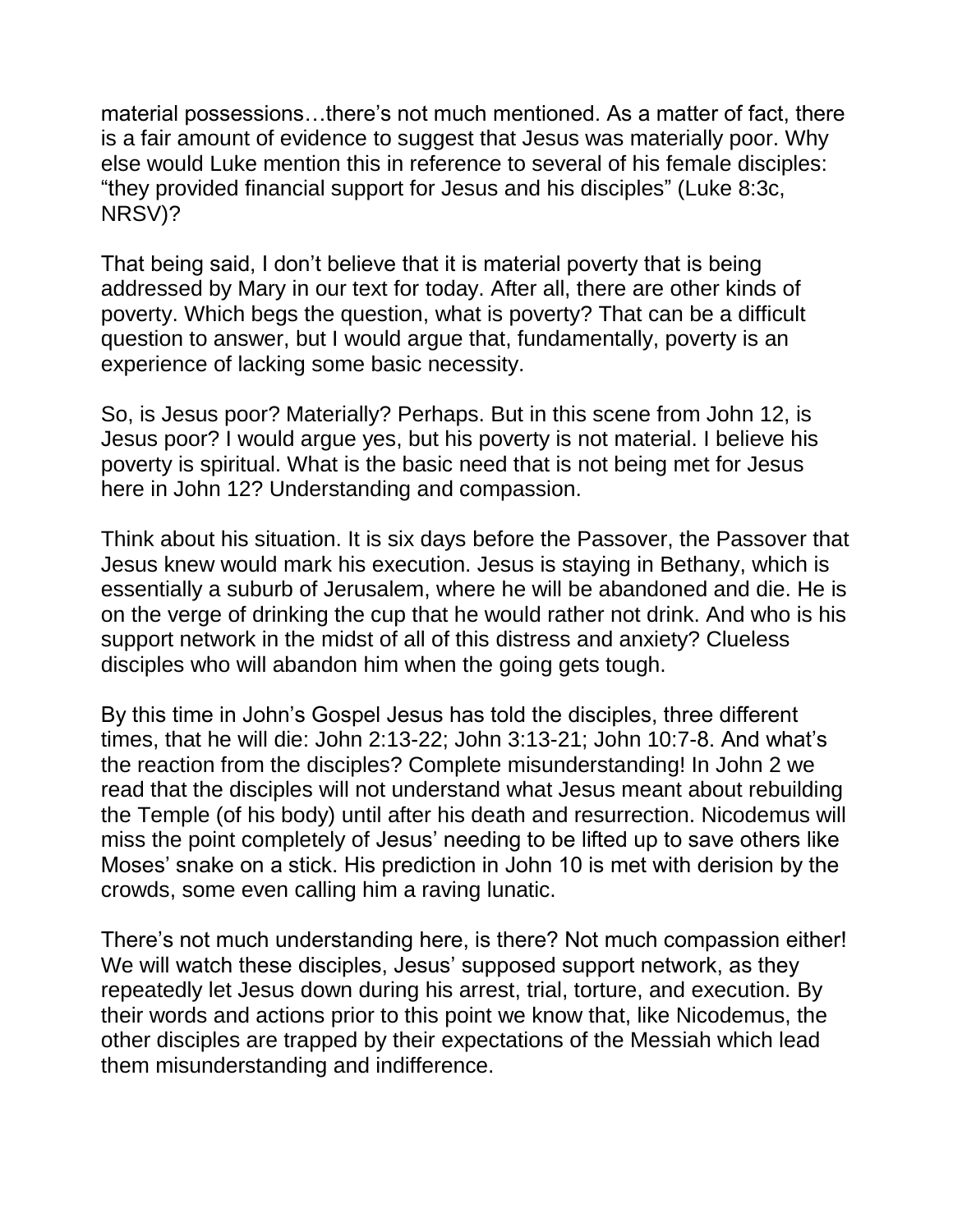So yes, I believe Jesus was quite poor when Mary entered the room of that house in Bethany and saw something in Jesus that clued her in to his needs. I suspect she ran out of the room to go find something to try to help him as his time of trial began. I imagine her rushing to the marketplace and casting about for something that might express her love and concern for Jesus. She may not fully understand what's going on, but she clearly sees some need in Jesus.

Who knows how she arrives at nard for a gift. Perhaps it was the movement of the Holy Spirit. But in the scene I'm crafting in my imagination I see her moving through various stalls until the scent of perfume wafts buy. She moves closer to the source of the scent and starts to look through the various jars and vials. Perhaps again guided by the Spirit, she sees the nard and something triggers in her mind. Maybe she remembers one or two of those passion predictions she's heard from Jesus. Or perhaps she is thinking about the spices she purchased recently for her dear brother, Lazarus, whom Jesus raised from the dead not that long ago. Whatever the reason, she grabs the bottle and approaches the vendor.

300 denarii?? That's a lot of money! One denarius was considered a day's wage for the typical laborer. Three hundred denarii then, represents almost a full year's worth of time and energy expended. I wonder if the price caught Mary off guard, or if she hesitated at all. It's a lot of money after all! But perhaps Mary's thoughts turned instead to the teachings of Christ. The repeated messages about the abundance of God's love and grace. Or maybe she thought back to the time by the Sea of Galilee when Jesus took "five small barley loaves and two small fish" (John 6:9a) and provided more than enough to feed five thousand men, plus the thousands of women and children that were gathered there too. In the face of such generosity it's hard not to respond in kind!

I picture Mary emptying her purse out into the vendor's hands and rushing back to where Jesus and the others were gathered. She throws open the door and hurries to the feet of Christ where she uncorks the jar, letting the odor fill the room, and thus identifying the perfume as the pricey burial spice, nard. She pours the costly ointment over her Rabbi's feet then realizes that in her rush she didn't grab a towel to work the perfume into his skin. So, without hesitation or even a second thought, she uncovers her hair and draws it down to his feet and in act of intimate love, works the burial oil into his skin.